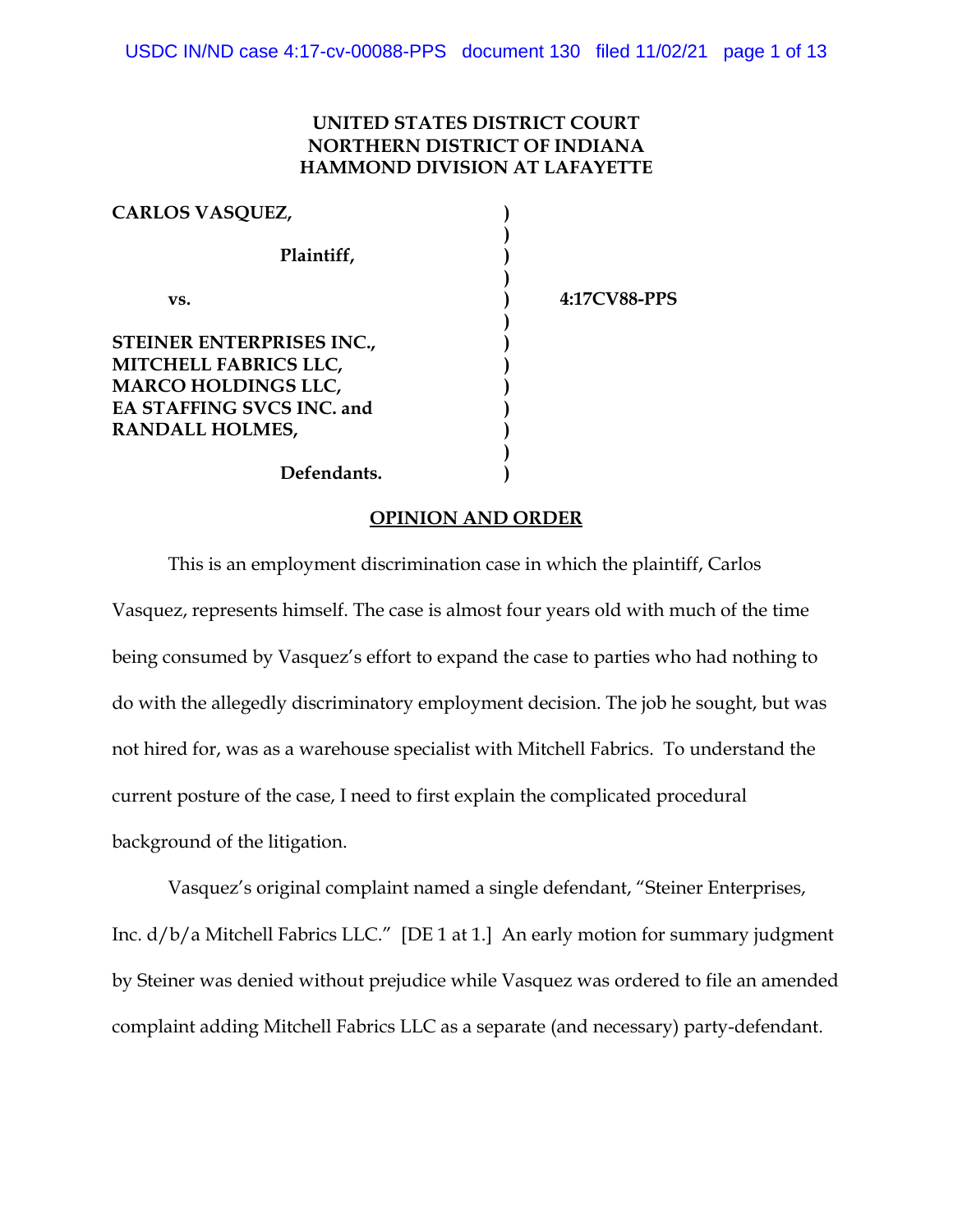[DE 38.] This was an effort by me to get the case on track; it was clear, after all, that the proper defendant was Mitchell Fabrics, the entity to whom Vasquez applied for the job.

But rather than name only Mitchell Fabrics, the First Amended Complaint retained Steiner as a separate defendant, and added three more defendants. Subsequent motions have resulted in the dismissal of those three later-added defendants (EA Staffing Svcs Inc., Marco Holdings LLC, and Randall Holmes.) [DE 105]. That left only claims against Steiner and Mitchell. Vasquez's retaliation claim in Count Two has also been disposed of in a prior summary judgment order. [DE 106 at 14.]

Now Steiner is back with another motion for summary judgment attempting to demonstrate conclusively that it is not a viable defendant on Vasquez's remaining claims of race discrimination and age discrimination, found in Counts One and Three of his First Amended Complaint. Because it is clear that Steiner had nothing whatsoever to do with this case — recall that Vasquez's job application was made to Mitchell Fabrics, not Steiner — Steiner's motion will be granted and it will be dismissed from the case. That will leave the case in the posture it should have been in all along: Vasquez versus Mitchell Fabrics.

## **Summary Judgment Standards**

Rule 56 of the Federal Rules of Civil Procedure provides that "[t]he court shall grant summary judgment if the movant shows that there is no genuine dispute as to any material fact and the movant is entitled to judgment as a matter of law." Fed.R.Civ.P. 56(a). The determination what material facts are undisputed is obviously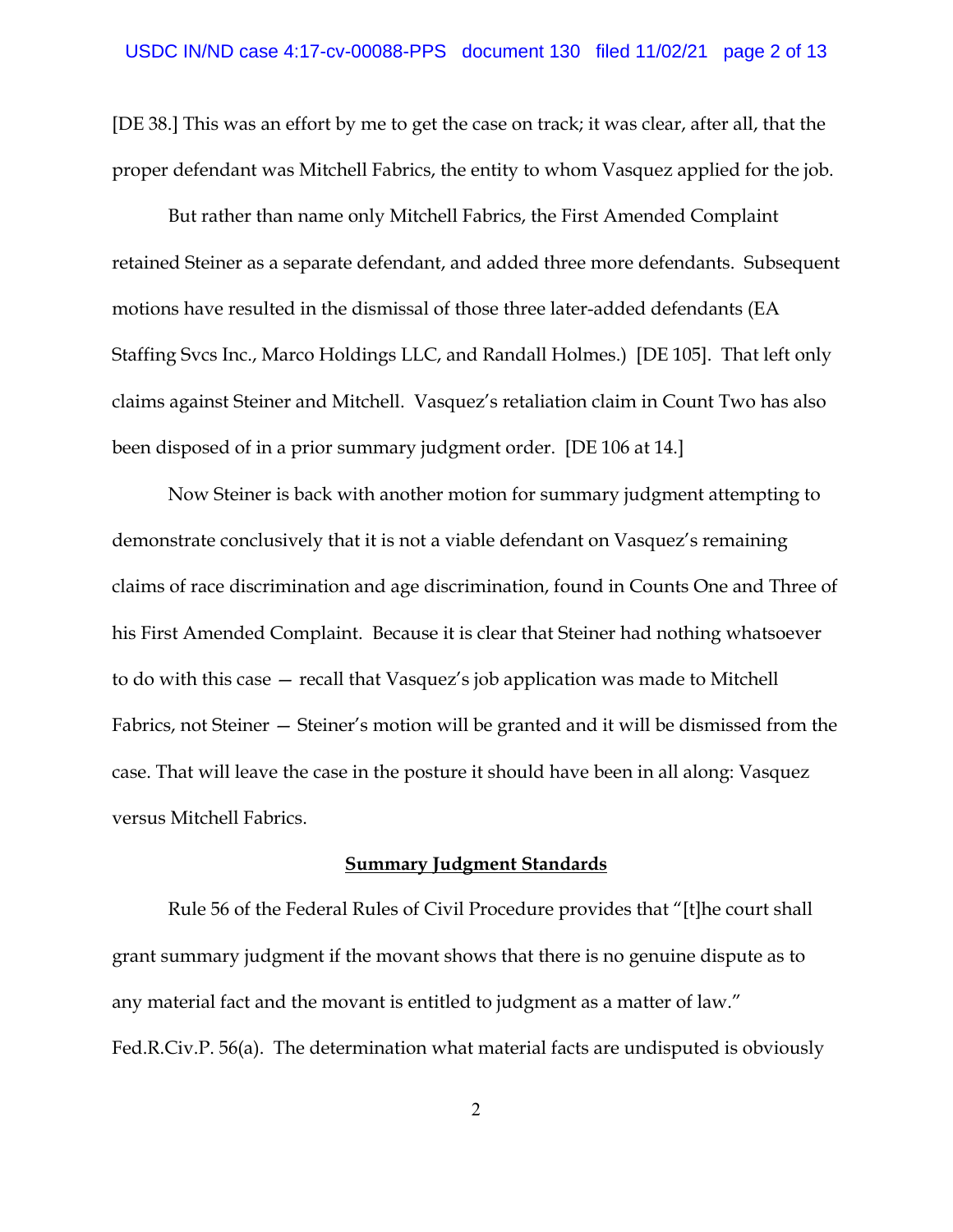critical in the summary judgment context, and the rule requires the parties to support facts, and disputes of fact, by "citing to particular parts of materials in the record," or by "showing that the materials cited do not establish the absence or presence of a genuine dispute, or that an adverse party cannot produce admissible evidence to support the fact." Fed.R.Civ.P. 56(c)(1). A genuine dispute of material fact exists when "the evidence is such that a reasonable jury could return a verdict for the nonmoving party." *Anderson v. Liberty Lobby, Inc.*, 477 U.S. 242, 248 (1986). Not every dispute between the parties makes summary judgment inappropriate. "Only disputes over facts that might affect the outcome of the suit under the governing law will properly preclude the entry of summary judgment." *Id*.

As I have noted previously in this case and many others, a motion for summary judgment has been described as the time in a lawsuit to "put up or shut up." *Grant v. Trustees of Indiana University, 870 F.3d 562, 568 (7<sup>th</sup> Cir. 2017). The opponent must* "respond to the moving party's properly-supported motion by identifying specific, admissible evidence showing that there is a genuine dispute of material fact for trial," which means "sufficient evidence favoring the non-moving party to permit a trier of fact to make a finding in [its] favor as to any issue for which it bears the burden of proof." *Grant*, 870 F.3d at 568. Although I must construe all facts in the light most favorable to Vasquez, "[i]rrelevant or unnecessary facts do not preclude summary judgment even when they are in dispute because the issue of fact must be genuine." *Skodras v. Gulf Stream Coach, Inc.*, No. 3:08CV441, 2010 WL 145370, at \*1 (N.D.Ind. Jan. 8,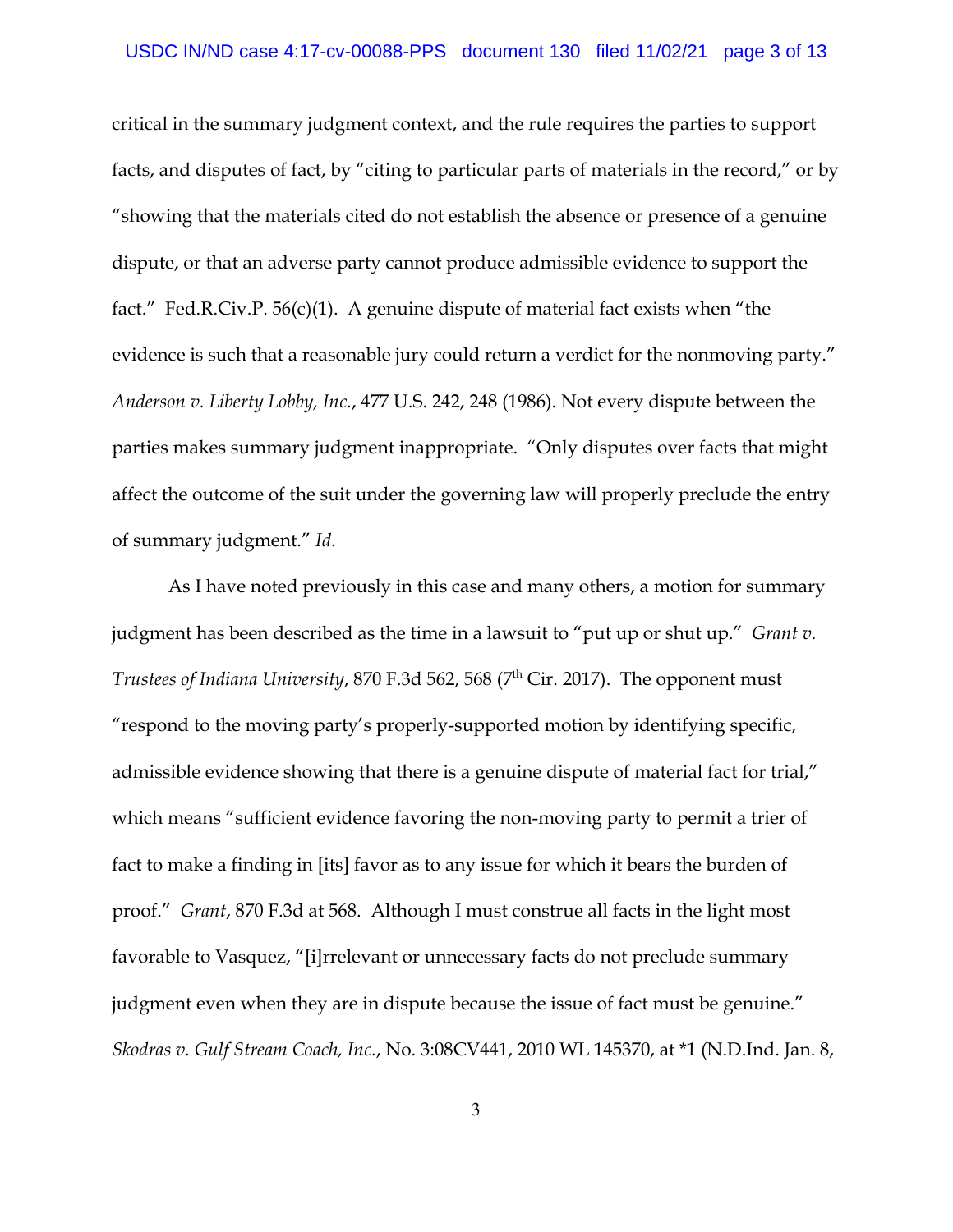2010) (Lee, J.), citing Fed.R.Civ.P. 56(c), (e). Conclusions must be supported by specific facts, otherwise they 'are not sufficient to avoid summary judgment.'" *Sinha v. Bradley University*, 995 F.3d 568, 573 (7th Cir. 2021), quoting *Bordelon v. Bd. of Educ. of the City of* Chicago, 811 F.3d 984, 989 (7<sup>th</sup> Cir. 2016).

#### **Undisputed Facts**

In my opinion on a previous motion for summary judgment, I observed that Vasquez "does not succeed in supporting his assertion that the facts are genuinely disputed because he fails to either cite to particular contradictory evidence or show that the evidence Mitchell cites does not support the fact or is admissible." [DE 106 at 6.] I nonetheless devoted several pages of analysis to Vasquez's attempts to dispute the factual assertions of defendant Mitchell Fabrics, explaining several ways he failed to comply with the requirements of Rule  $56(c)(1)(A)$  and his tendency to "veer[] away from the substance of Mitchell's Statements of Fact into irrelevant and unsupported asides." [*Id*. at 8.]

This time, having received that explanation in the past, Vasquez will bear the consequences of such failures to appropriately respond to material facts asserted and properly supported by Steiner. Suffice it to say that his attempts to dispute every one of Steiner's 19 enumerated assertions of fact are replete with the same errors as before, including but not limited to failures to provide citations to particular portions of cited exhibits, exhibits that are inadmissible as irrelevant or hearsay or for lack of foundation,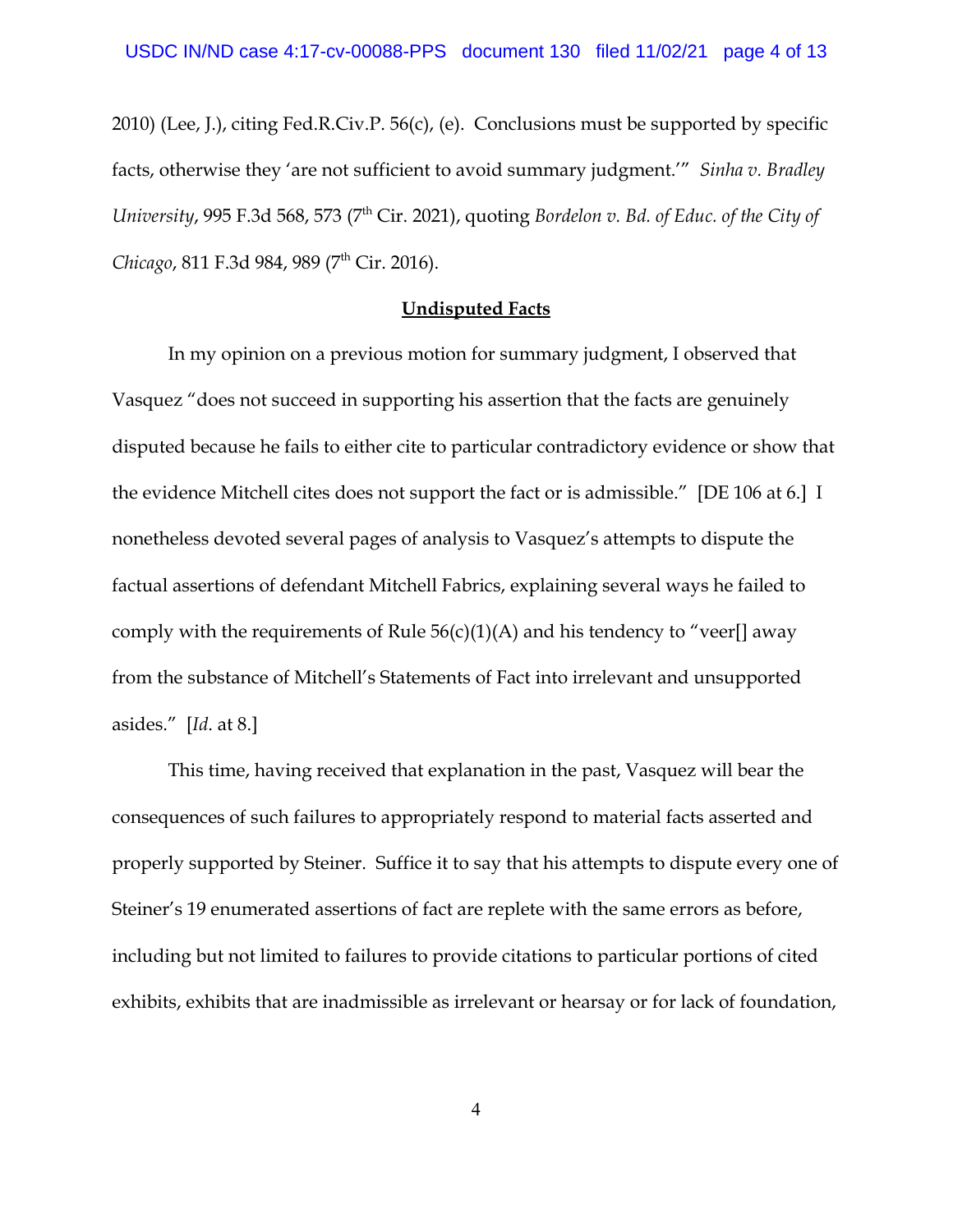and exhibits that do not support Vasquez's factual assertions or do not contradict Steiner's assertions of fact.

With all this as a backdrop, here are the facts that are supported by admissible evidence, and for which Vasquez fails to establish a genuine dispute:

Mitchell Fabrics is a wholesale/jobber of fabrics and textiles, with a warehouse and inventory of fabric, textiles and related hardware for wholesale distribution. [DE 77-2 at ¶5.] Mitchell has four owners and has 20 full-time employees. [*Id*.] Steiner Enterprises is an engineering company with three owners and 22 full-time employees. [*Id*. at ¶4.] Mitchell Fabrics and Steiner Enterprises occupy adjacent halves of a single building but are wholly distinct and separate corporations with unique federal and state identification numbers engaged in entirely different business operations. [*Id*. at ¶6.]

Thomas Hicks is President of both Mitchell Fabrics and Steiner Enterprises. [*Id.* at ¶¶2, 3.] Randall Holmes was the General Manager of Mitchell Fabrics. [DE 77-4 at ¶2.] From June 15, 2015 until January 2016, Holmes worked in Petersburg, Virginia for Mitchell Fabrics. [*Id*. at ¶9.] During that time, Holmes did not manage Mitchell's dayto-day activities and was not involved in its hiring decisions for warehouse labor. [*Id*. at ¶10.]

In November 2015, Mitchell Fabrics used Indeed.com to list job openings for "warehouse specialist" positions. [DE 77-2 at ¶10.] Mitchell also used personal outreach and references to recruit for and fill positions. [*Id*.] As of January 2016,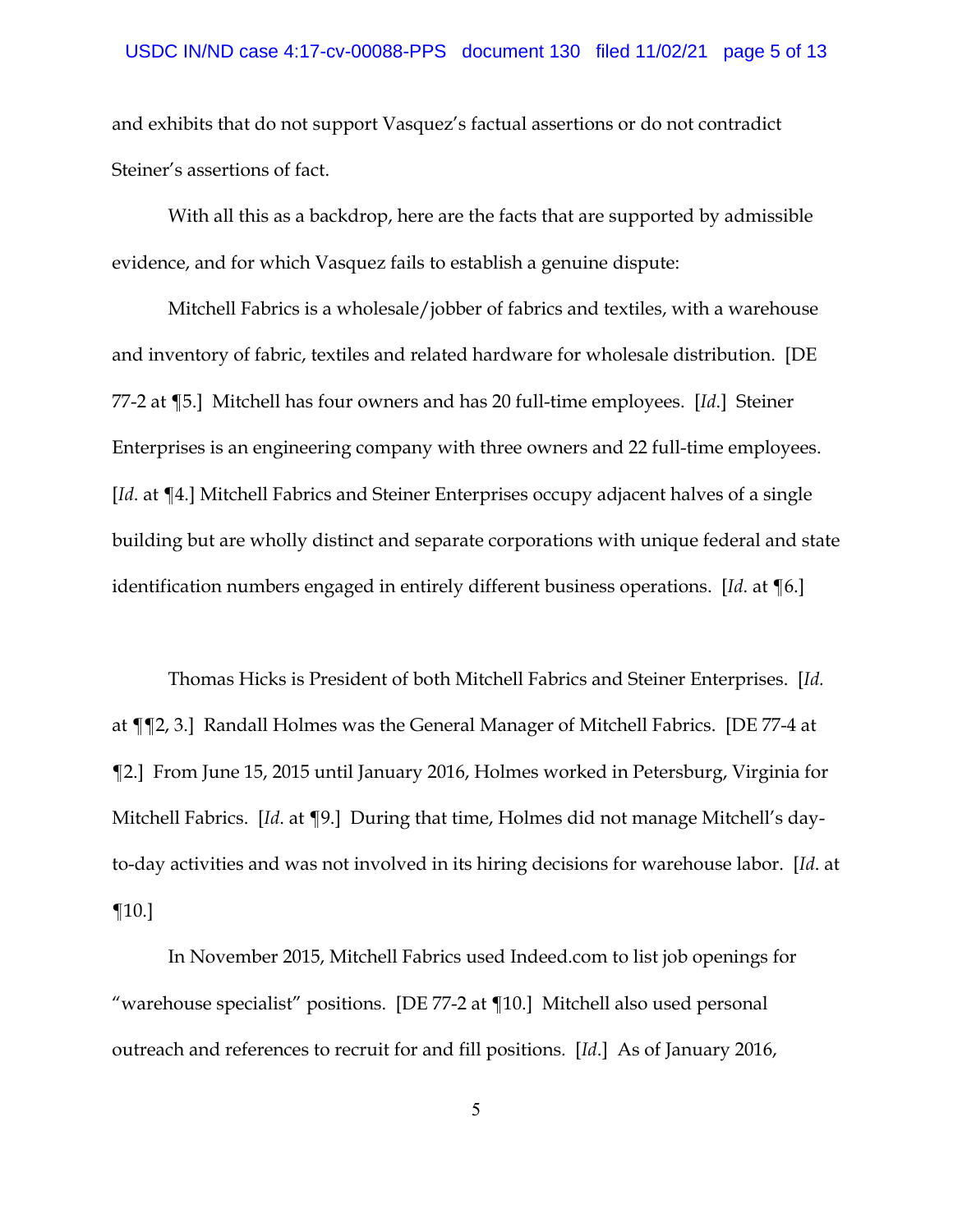plaintiff Carlos Vasquez was a 54-year-old African-American man who applied for the Mitchell Fabrics warehouse specialist position through WorkOne, a staffing company. [DE 41 at ¶14.] More than 500 people applied for the warehouse specialist job, and Mitchell hired 9 individuals. [DE 77-2 at 17.]

At the time Mitchell first learned of Vasquez's claim of discrimination, Mitchell had 9 warehouse specialists. [DE 77-2 at ¶18.] Of those, one was Asian and two were Hispanic. [*Id*.] Of the 9 newly hired warehouse specialists, three were over the age of 40 and two are older than Vasquez. [*Id*.]

Plaintiff's application was screened and found to meet the minimum qualifications for the warehouse specialist position, and his resume was forwarded to Thomas Hicks. [DE 77-3 at ¶7.] Hicks selected Vasquez for an initial interview. [DE 77-2 at ¶11.] Prior to the interview date of January 13, 2016, Vasquez received a phone call from Shannon Goff, Mitchell's Controller, to confirm his interest in the position and to schedule the interview. [DE 77-3 at ¶8.] Goff does not recall ever telling Vasquez that a particular person would conduct the interview. [*Id*. at ¶10.]

Vasquez met with Thomas Hicks on January 13, 2016 for his interview. Hicks conducted the interview alone, and in his capacity as President of Mitchell Fabrics. [DE 77-2 at ¶12.] At the interview, Vasquez discussed his job qualifications in depth. [DE 32 at 2, ¶5.] At the conclusion, Hicks told Vasquez that he liked his ideas and that his references would be used to evaluate him for the warehouse specialist position. [DE 93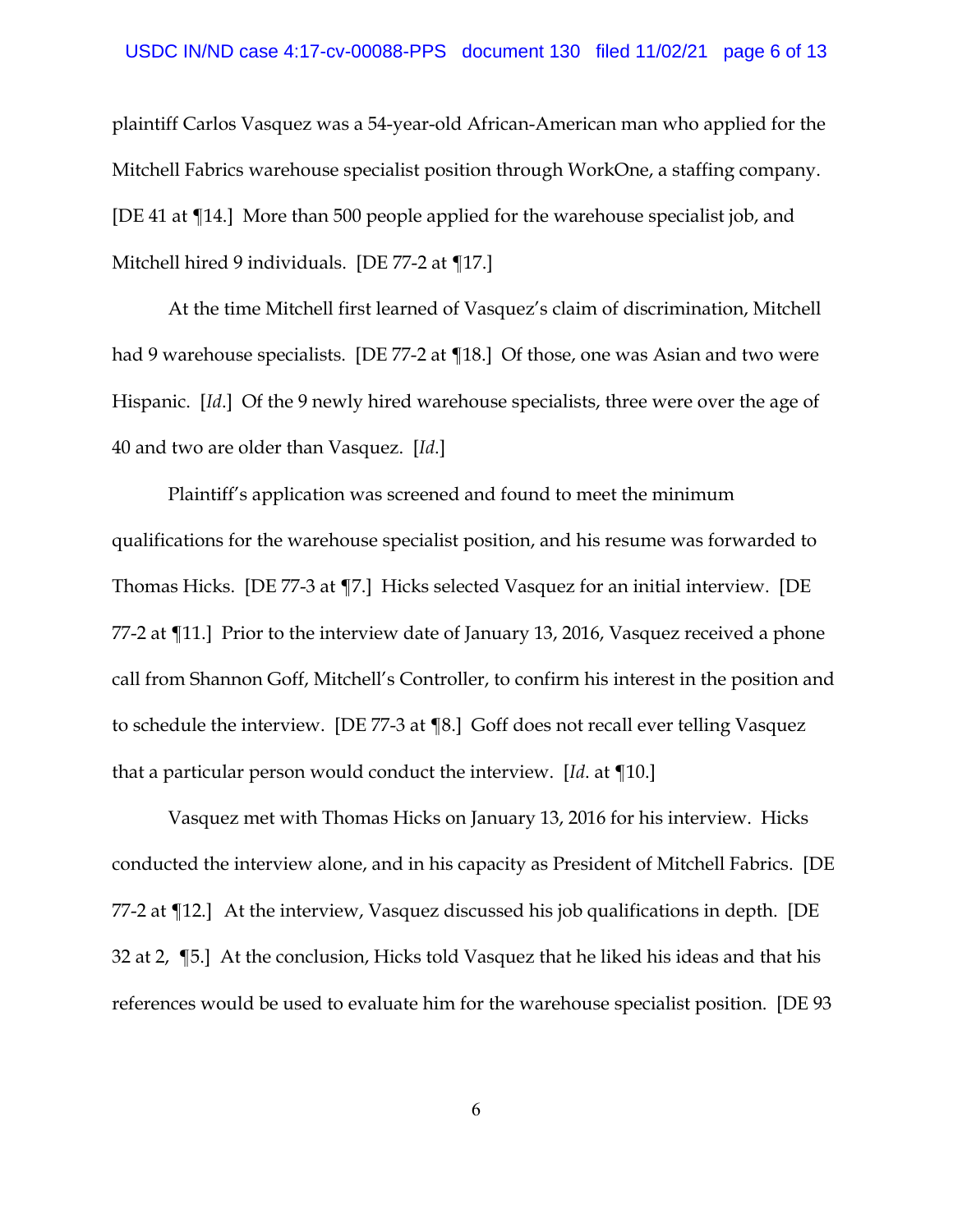at 22, ¶10.] During the interview, Hicks made no reference to Vasquez's race or age. [DE 77-2 at ¶13.]

Hicks declares that during the interview Vasquez informed him "that to travel to work he would need to take a bus to a location nearly three-quarters of a mile away and then walk the remainder." [DE 77-2 at ¶15.] Hicks says he decided not to call Vasquez back for a second interview because of concerns about his ability to safely, reliably, and timely arrive at work and because there were other candidates who met the minimum qualifications who did not have this problem. [*Id*.] Vasquez disputes that his work commute was discussed during the interview: "I did not discuss any transportation arrangement for the position with Mr. Hicks nor did Mr. Hicks ever broach the subject [of] personal or public transportation with me." [DE 128 at ¶9.]

Hicks did not consult with anyone in reaching the decision not to select Vasquez for a second interview, and never consulted Randall Holmes about Vasquez as a job applicant. [DE 77-2 at ¶¶16, 19.]

#### **Discussion**

The undisputed facts support a finding that the decision whether or not to hire Vasquez was made by Thomas Hicks, who conducted an in-person interview of Vasquez. Hicks was President of both Steiner and Mitchell. In determining whether Steiner is entitled to judgment as a matter of law, I focus on Steiner's arguments about whether and how Steiner, as opposed to Mitchell, could possibly be liable for any discriminatory hiring decision. In its motion, Steiner addresses two theories which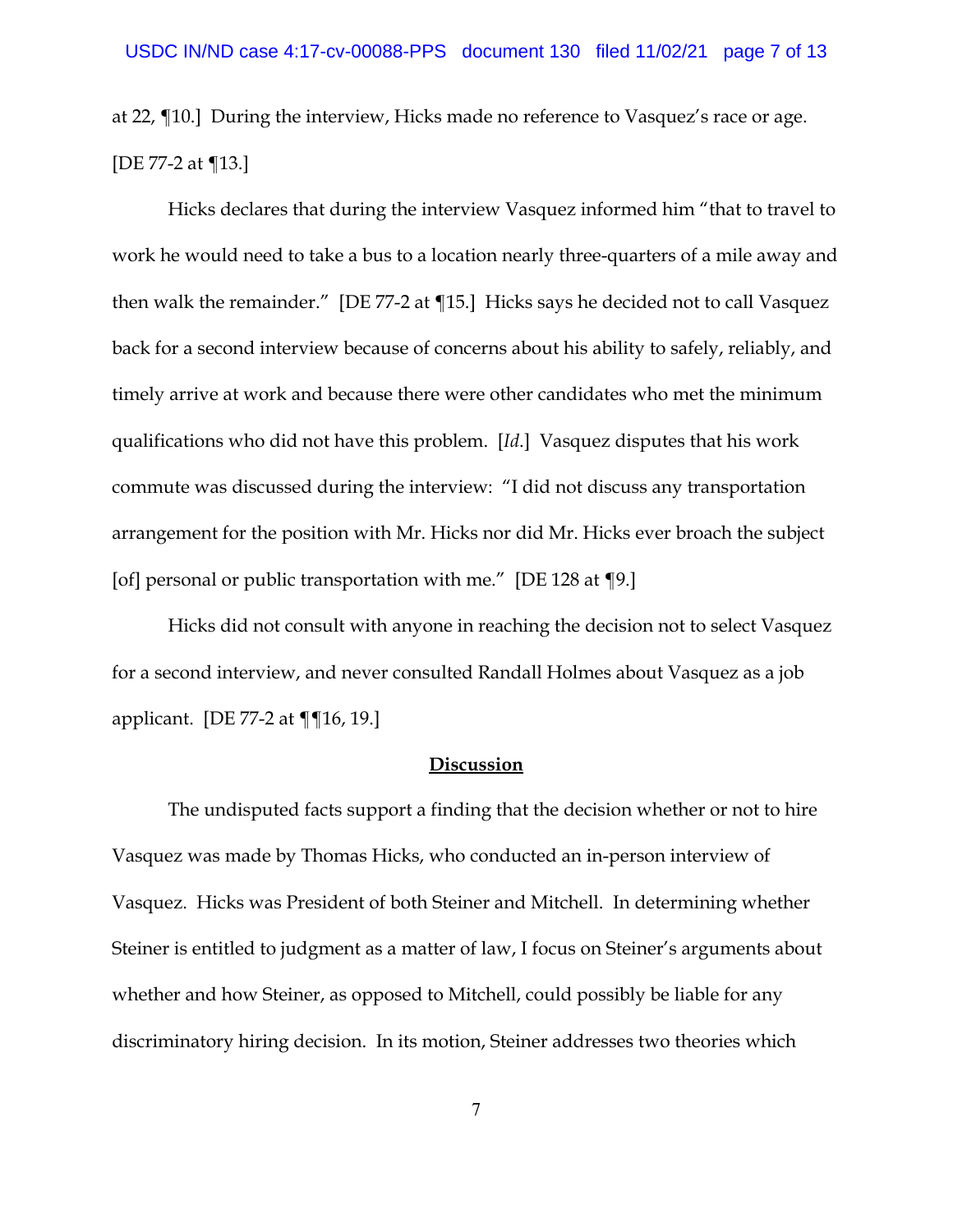might support Steiner's liability for a discriminatory decision not to hire Vasquez for the job with Mitchell.

One is that in some circumstances, an "agent" of an employer may be liable for discrimination where the agent is delegated sufficient control over the employment of the plaintiff. [DE 114 at 8-9.] The other theory that might support liability of a party who is not the employer is that the party is the alter ego of the employer. [*Id*. at 9.] In my opinion of October 1, 2020 denying Steiner's motion for judgment on the pleadings, I identified these two theories. I noted that Steiner did not address at that time the alter ego and agent liability possibilities, and so had "fail[ed] to demonstrate beyond a doubt that Vasquez cannot prove facts that could support Steiner's liability." [DE 105 at 5-6.] Now in the summary judgment context, Steiner argues that the evidence of record could not reasonably support its liability on either of those theories.

#### The Agency Theory

Title VII defines "employer" as "a person engaged in an industry affecting commerce who has fifteen or more employees...and any agent of such a person." 42 U.S.C. §2000e(b). It is plain that Thomas Hicks acted solely as the agent of Mitchell Fabrics when he interviewed Vasquez and decided not to hire him to work for Mitchell. This conclusion is indisputable: the advertisement on Indeed.com was placed there by Mitchell; the job opening was with Mitchell; Hicks was interviewing Vasquez in his capacity as the President of Mitchell; and his role as President of Steiner had nothing to do with the decision about who to hire for a job at Mitchell. Vasquez offers no evidence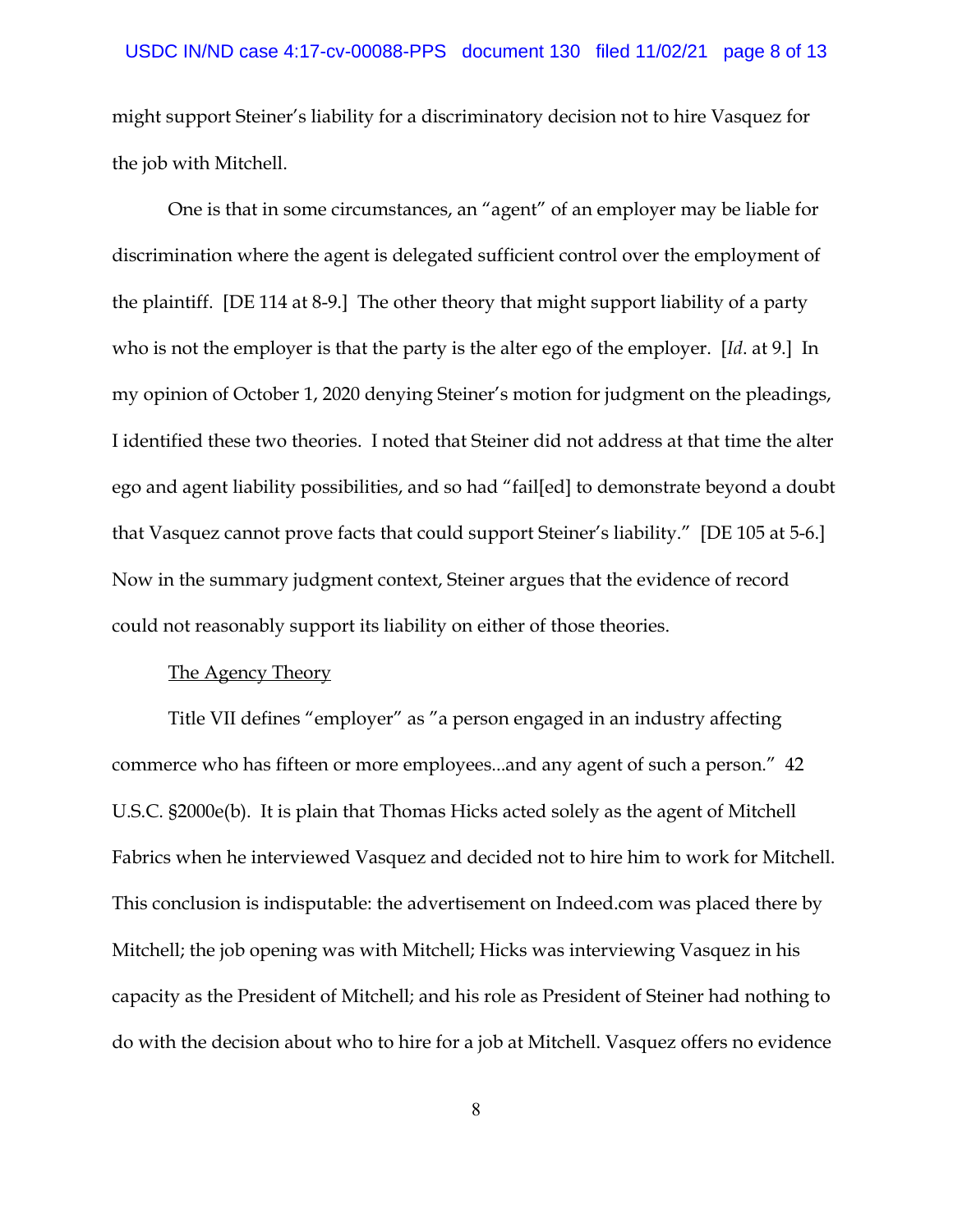to the contrary. And thus these facts defeat an agency theory for Steiner's liability for the hiring decision, because they demonstrate that Hicks (the decisionmaker) did not act as an agent of Steiner in deciding not to hire Vasquez. Hicks acted entirely on behalf of Mitchell Fabrics, against whom Vasquez's claims of discrimination remain pending.

#### The Alter Ego Theory

The Seventh Circuit has agreed that where two companies are alter egos, "a parent (or other affiliate) would be liable for the torts...of its subsidiary, [and] it ought equally to be liable for the statutory torts created by federal antidiscrimination law." *Papa v. Katy Industries, Inc., 166 F.3d 937, 941 (7<sup>th</sup> Cir. 1999). But "[t]he corporate veil is* pierced, when it is pierced, not because the corporate group is integrated,...but (in the most common case) because it has neglected forms intended to protect creditors from being confused about whom they can look to for the payment of their claims." *Id*. at 943. Vasquez's complaint expressly alleges that Steiner and Mitchell are alter egos of a single business entity. [DE 41 at  $\P$ [1, 3.] In opposition to the summary judgment motion, Vasquez reiterates his contention that Mitchell is an alter ego of Steiner, adding that Mitchell is "fully owned and controlled by Tom Hicks." [DE 128 at ¶12.] But the evidence Vasquez cites does not support his conclusions and is almost entirely (except for marketing material published by Steiner itself) properly objected to as hearsay. [DE 124-12, 124-13 and 124-14; DE 126 at 2.]

Steiner and Mitchell are Indiana corporations. [DE 48 at ¶¶3, 6; DE 67 at ¶¶3, 6.] Indiana law governs the alter ego determination. *Bridge v. New Holland Logansport, Inc.*,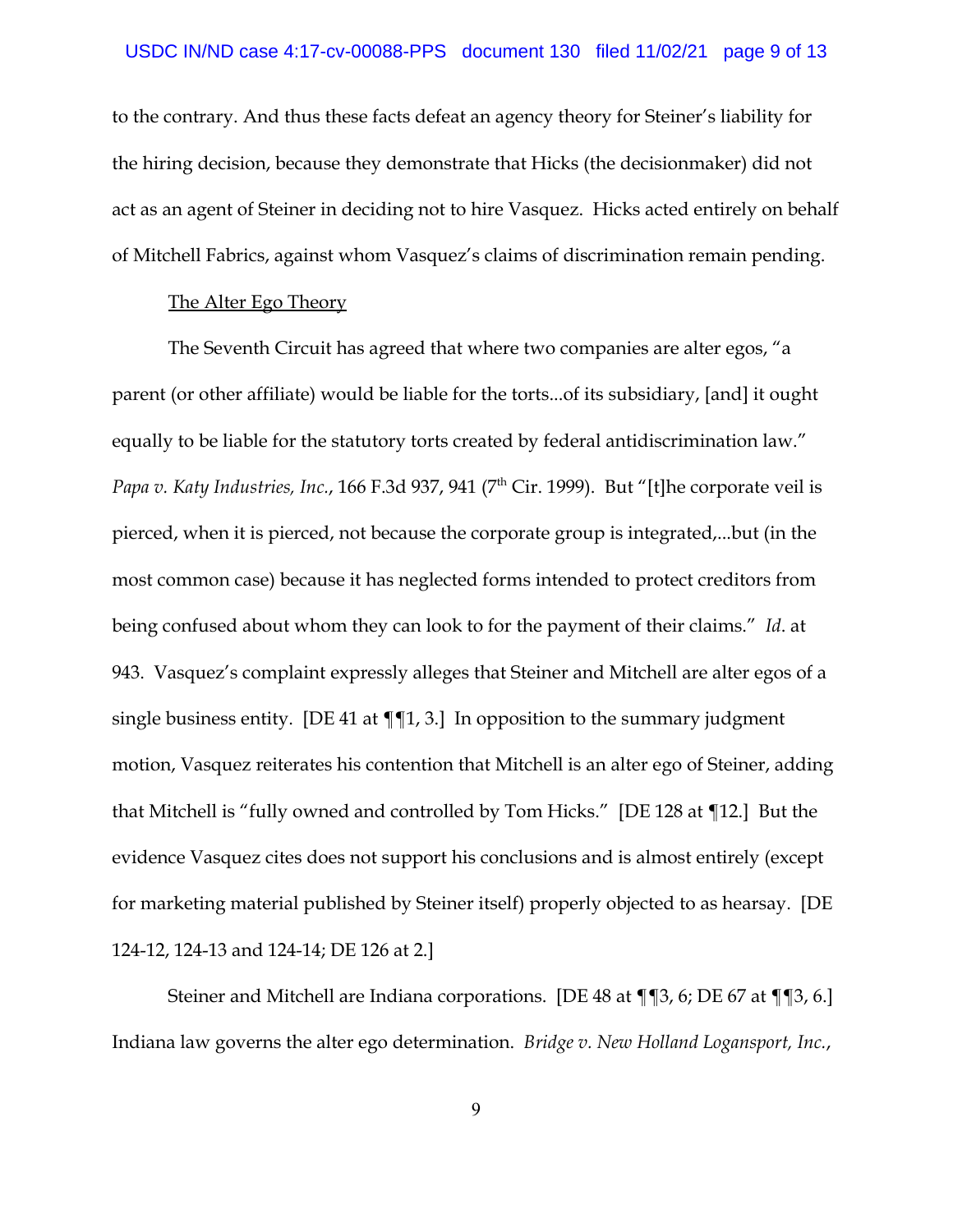815 F.3d 356, 364 ( $7<sup>th</sup>$  Cir. 2016). Many factors can be relevant in determining whether the "corporate veil" may be pierced, "but the focus is on whether 'the corporate form was so ignored, controlled or manipulated that it was merely the instrumentality of another and that the misuse of the corporate form would constitute a fraud or promote injustice.'" *Id*., quoting *Reed v. Reid*, 980 N.E.2d 277, 301 (Ind. 2012) (internal citation omitted). "Courts are reluctant to disregard corporate identity," and Vasquez has the burden on what is described as a "highly fact-sensitive question." *CBR Event Decorators, Inc. v. Gates*, 962 N.E.2d 1276, 1281-82 (Ind.Ct.App. 2012).

Evidence of such misuse of the corporate form might include circumstances such as undercapitalization, the absence of corporate records, fraud by corporate shareholders or directors, use of the corporation to "promote fraud, injustice, or illegal activities," commingling of the companies' assets and affairs, and conduct by the corporations ignoring corporate formalities. *Id*. at 1282. Vasquez has offered no evidence, much less admissible evidence, of any such circumstances. Two companies can "do a fair amount of sharing" and have "a certain degree of integration between the two corporations" and still there be no suggestion that the corporate form has been misused. *Bridge*, 815 F.3d at 364. "[S]eparate corporate identity" can only "be disregarded where one corporation is so organized and controlled and its affairs are so conducted by another corporation that it is a mere instrumentality or adjunct of the other corporation." *Reboy v. Cozzi Iron Metal, Inc.*, 9 F.3d 1303, 1308 (7<sup>th</sup> Cir. 1993), quoted in *Bridge*, 815 F.3d at 365.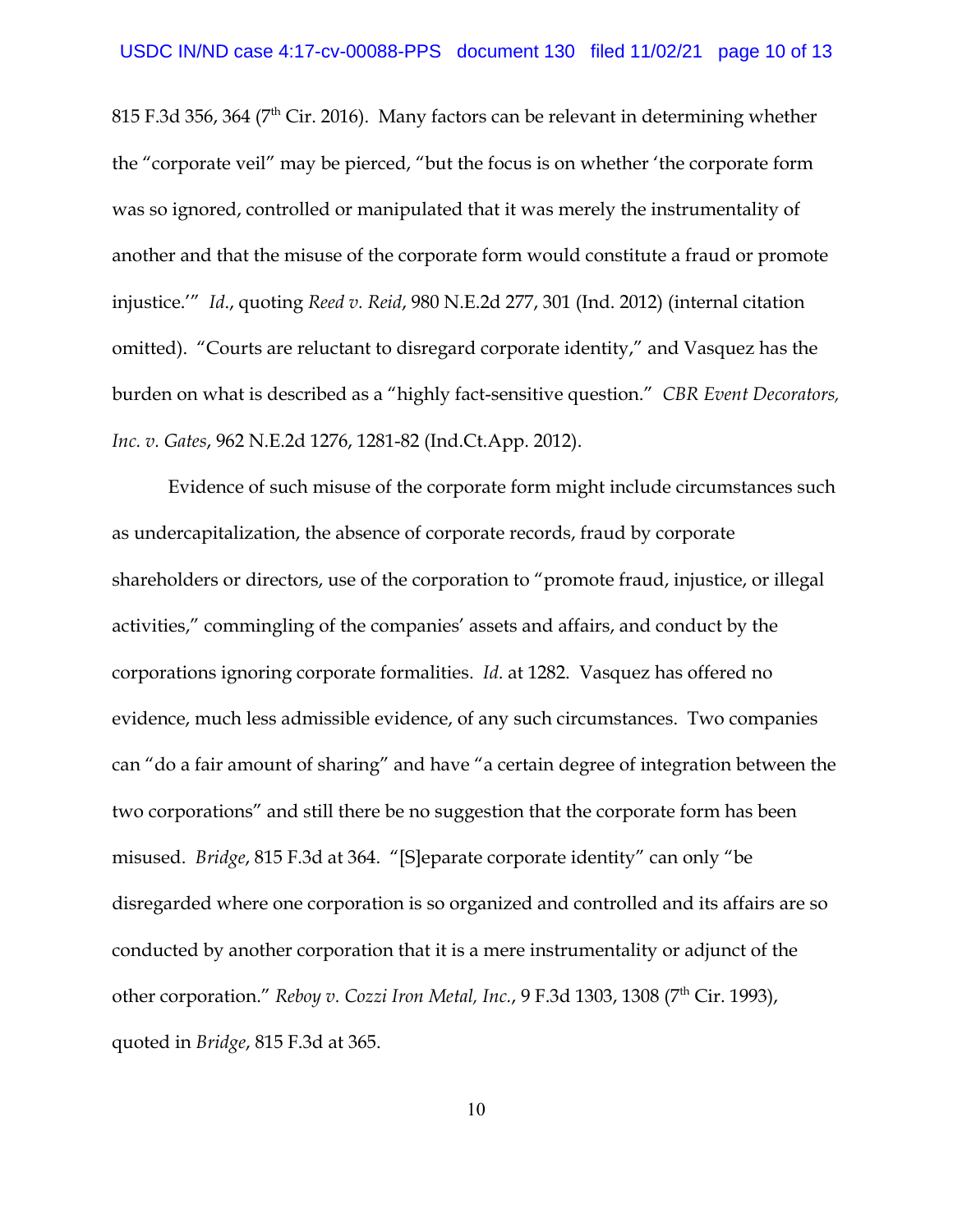The fact that Tom Hicks happens to be the President of both corporations and that the two share a building are patently insufficient to support an alter ego conclusion. These are the only commonalities demonstrated by the admissible evidence of record. Vasquez acknowledges that the job he sought was with Mitchell. [DE 41, ¶¶1, 14.] Vasquez's ruminations about Steiner being used to segregate applicants by race or to otherwise apply a predetermination to discriminate against applicants based on race are unsupported by any evidence. In his amended opposition [DE 128], Vasquez focuses largely on his claims about comparisons among the various candidates for the warehouse specialist position, and those ultimately hired, as well as his contention that Hicks' professed concern about Vasquez's transportation to work was a pretext. Whatever the facts in that regard, they are not pertinent to a determination whether and why *Steiner* would be liable for any discrimination in hiring by Mitchell.

As the Seventh Circuit observed in *Papa*, "there is no argument for making one affiliate liable for the other's independent decision to discriminate." *Papa*, 166 F.3d at 942. Even in the case of formally related corporations (which Steiner and Mitchell have not been shown to be), it "is nonsense" to think that unless "a Chinese wall [is erected] between affiliates, each affiliate is responsible for the other's debts." *Id*. at 943. On the record before me, no reasonable fact finder could conclude that Steiner and Mitchell were one enterprise in disguise, that violations of the corporate form render Steiner liable for any discrimination by Mitchell, or that Steiner was somehow responsible for any discriminatory action taken on behalf of Mitchell in the hiring process.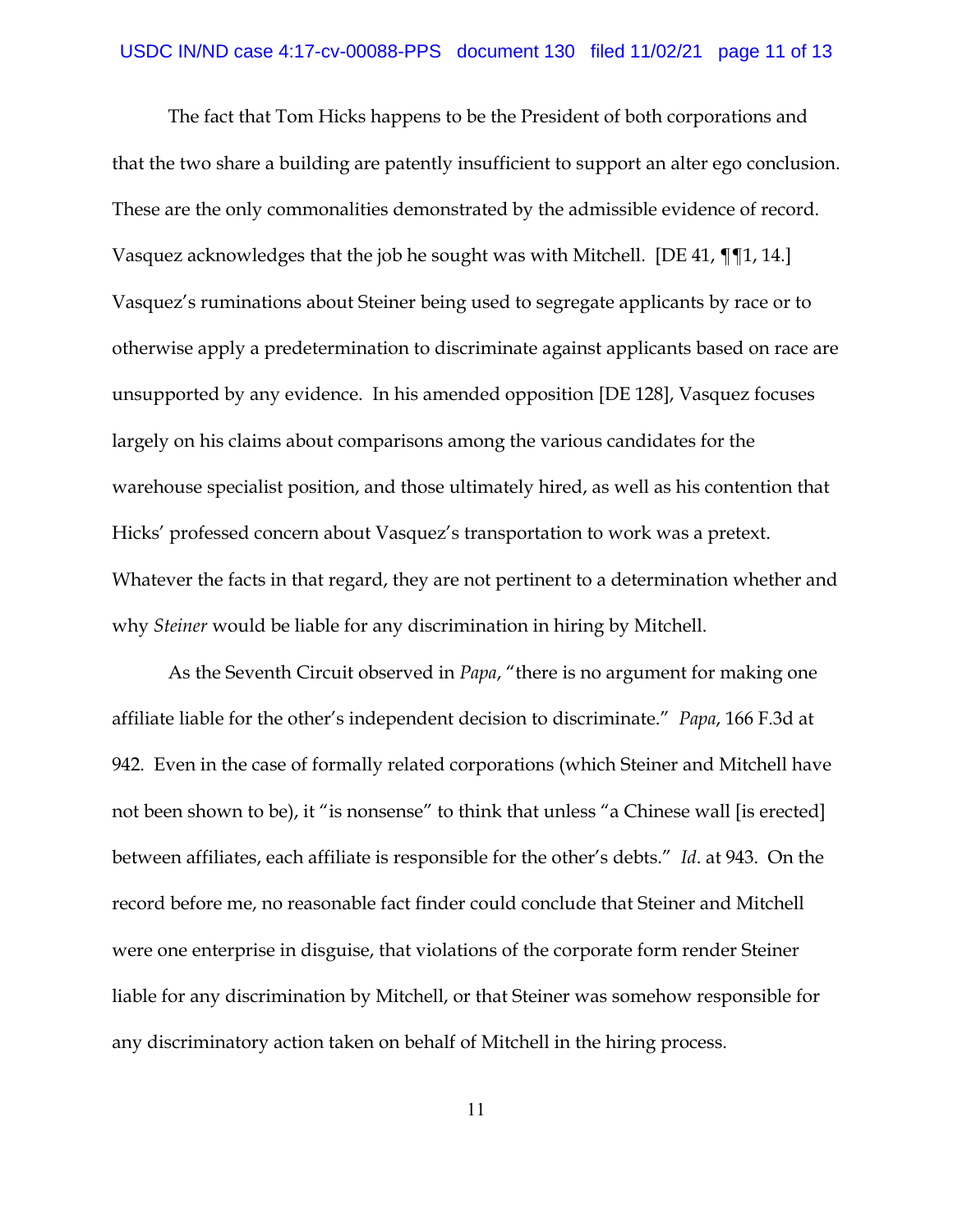#### **Conclusion**

If Carlos Vasquez was aggrieved by unlawful discrimination, it was done to him by Mitchell Fabrics, not Steiner. Therefore, Steiner Enterprises is granted judgment as a matter of law because Vasquez has failed to demonstrate the existence of any dispute of material fact precluding judgment in favor of Steiner, which is not shown to have had any responsibility for the hiring decision by Thomas Hicks in his role as President of Mitchell Fabrics. Neither has Vasquez adduced admissible evidence that might support Steiner's liability as an agent of Mitchell or as the alter ego of Mitchell. These reasons are enough, and I do not address additional arguments Steiner makes in support of its motion, particularly as they foreshadow issues pertaining to the potential liability of Mitchell for discrimination on the remaining claims.

#### **ACCORDINGLY:**

Plaintiff Carlos Vasquez's motion [DE 127] to amend/correct his response to defendant Steiner Enterprises' motion for summary judgment is GRANTED, and Vasquez's "Supplemental Filing" filed as DE 128 will be deemed substituted for his earlier-filed "Response" filed as DE 123.

Defendant Steiner Enterprises' Motion to Strike Evidence Submitted in Response to Motion for Summary Judgment [DE 126] is DENIED except as evidentiary rulings on particular exhibits are addressed in the court's opinion.

Defendant Steiner Enterprises' Motion for Summary Judgment [DE 113] is GRANTED.